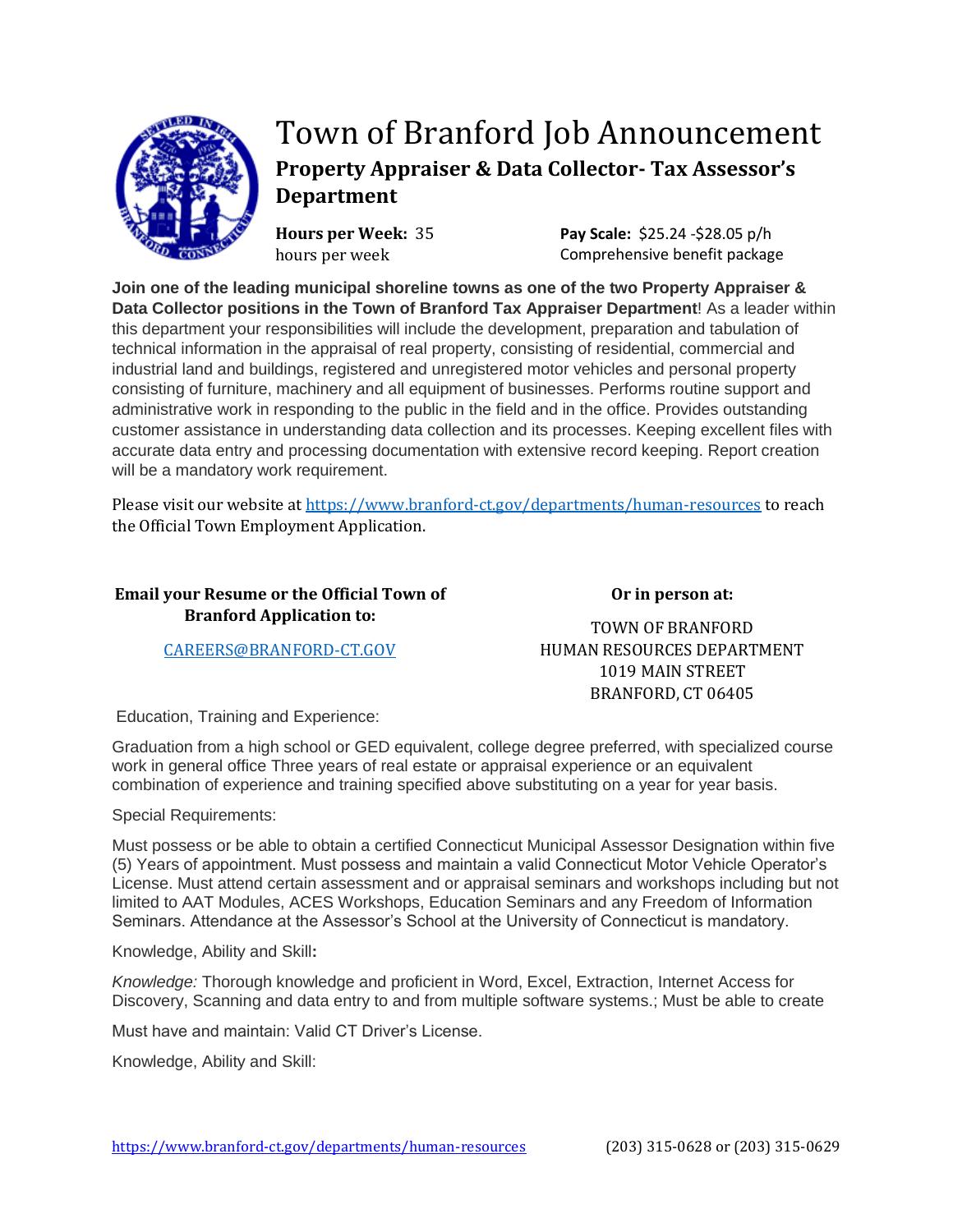*Knowledge:* Strong knowledge of the principles and practices of land use management, planning, and zoning enforcement; strong knowledge of local ordinances and regulations and State Statutes relating to planning, zoning, subdivisions, land use and development; strong knowledge of land use boards and commissions procedures; working knowledge of GIS systems and computer applications appropriate for office; knowledge of land use research methods.

Working knowledge of laws and regulations required in the assessor's office; knowledge in Freedom of Information requests, the proper procedures to be followed and the appropriate documentations that are open to such requests pertaining to the Assessor's Office. Knowledgeable of all transfers and changes that rest with parcels and must be able to change all records and files including but not limited to all fields such as owner, parcel, sales, appraisal, data collection, administrative, exemption, Motor Vehicles, Personal Property and Town Web Site. Knowledgeable in Freedom of Information Requests, the proper procedures to be followed and the appropriate documentations that are open to such Requests pertaining to the Assessor's Office. Knowledgeable in the use of the Personal Property software systems, and able to understand Assessor Mapping and able to copy Recorded Maps and work with appropriate staff to create changes if necessary for updating appropriate records.

*Ability:* Ability to learn specialized land use software; ability to handle stressful situations; ability to multi-task effectively; ability to understand assessors regulations and how related departments interact during the processes; ability to perform arithmetic computations accurately and quickly; ability to effectively meet and deal with the public; ability to communicate effectively verbally and in writing; to establish successful working and maintain relationships with supervisors, co-workers, the public, vendors, consultant and attorneys. Ability to understand the calculations of sales ratios for the State of Connecticut, the Town of Branford, field review and inspect qualified and non-qualified sales if necessary. Ability to understand and interview the following if necessary, but not limited to disabled property owners, homeowners, veterans, and help complete their exemptions, exemption forms, applications and compute all their exemptions and all tax benefits.

*Skill:* Skill in operation of listed tools and equipment; excellent verbal and written communication skills; strong customer service skills. Skilled in the working of the Assessor's Office to understand and review all necessary reports, including but not limited to Revaluation Reports, Sales Analysis Reports, Revaluation Guidelines, Data Collection Guidelines used in field collection and all State and Local Re

## **Job Environment:**

Administrative work is performed in a moderately noisy office with regular interruptions during the day from the public or developers via telephone and at the counter; frequently required to perform inspections of outdoor development projects which could be a very loud situation under possible adverse weather conditions, including extreme hot and cold; occasionally driving to inspect complaints from citizens or review progress of developments

Requires the operation of a motor vehicle, cellular and other telephones, personal computers, copiers, facsimile machines, and other standard office equipment.

Makes frequent contact with developers, contractors, property owners, business, real estate agents, title searchers, engineers, architects public utilities, Town Attorney, Town staff, Town Officials other towns, many regional and state agencies. Communication is frequently in person, by telephone, fax, email, and in writing. Contacts require a level of professionalism and a level of patience and resourcefulness to explain regulations to others.

The Town of Branford is an EOE; minorities and women encouraged to apply.

## **See attached document for a full job description.**